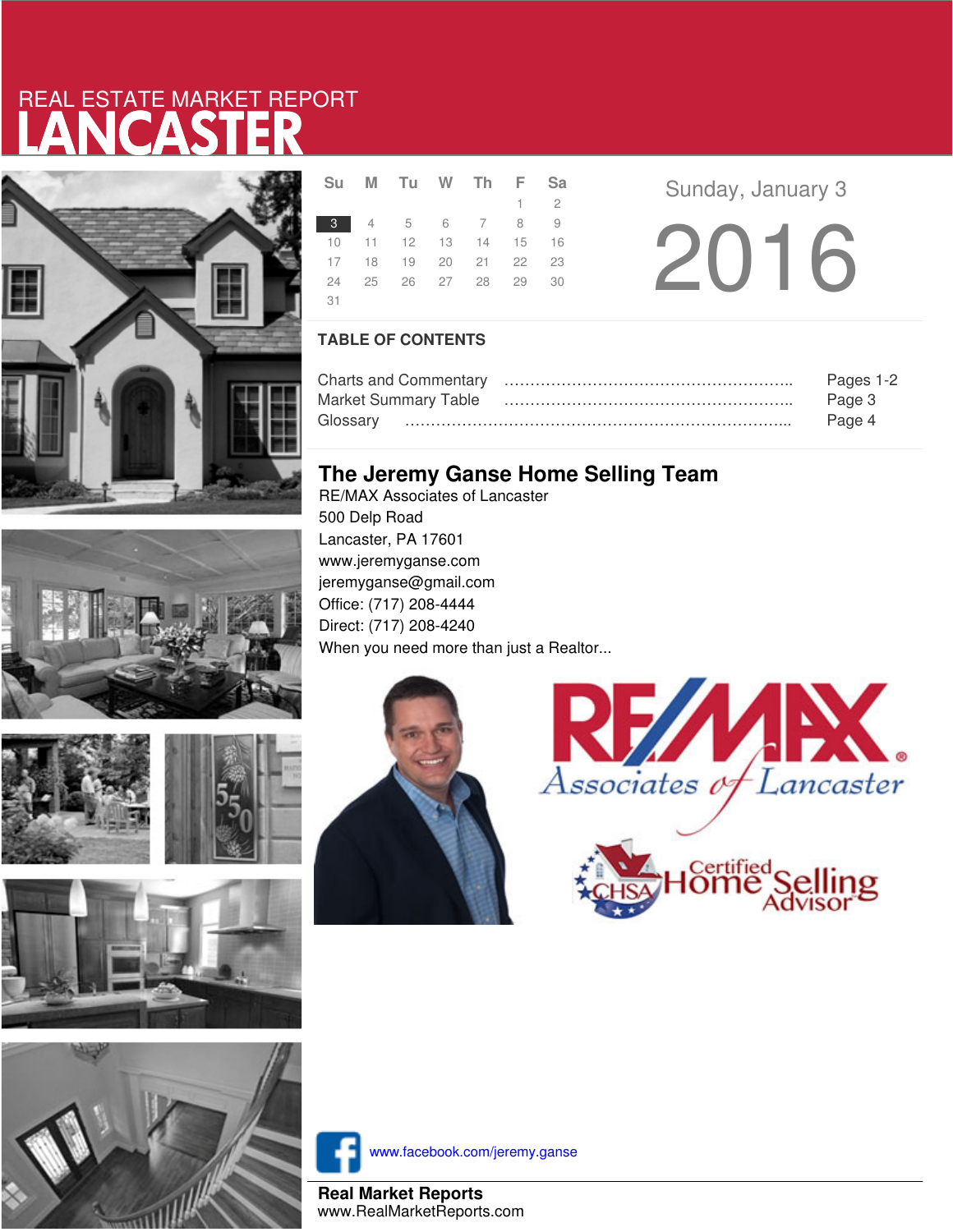

Sunday, January 3, 2016

## The Jeremy Ganse Home Selling Team

jeremyganse@gmail.com RE/MAX Associates of Lancaster Office: (717) 208-4444

at the real estate market. Currently there are 585 sales pending in the market overall, leaving 1887 listings still for sale. The resulting pending ratio is 23.7% (585 divided by 2,472). So you might be asking yourself, that's great... but what exactly does it mean? I'm glad you asked! *Let's take a look*

The pending ratio indicates the supply & demand of the market. Specifically, a high ratio means that listings are in demand and quickly going to contract. Alternatively, a low ratio means there are not enough qualified buyers for the existing supply.

**"Current inventory is described as mildly active."**

Taking a closer look, we notice that the \$150K - \$200K price range has a relatively large number of contracts pending sale.

We also notice that the \$150K - \$200K price range has a relatively large inventory of properties for sale at 340 listings. The average list price (or asking price) for all properties in this market is \$255,699.





A total of 2851 contracts have closed in the last 6 months with an average sold price of \$203,469. Breaking it down, we notice that the \$150K - \$200K price range contains the highest number of sold listings.

Alternatively, a total of 1946 listings have failed to sell in that same period of time. Listings may fail to sell for many reasons such as being priced too high, having been inadequately marketed, the property was in poor condition, or perhaps the owner had second thoughts about selling at this particular time. The \$100K - \$150K price range has the highest number of off-market listings at 373 properties.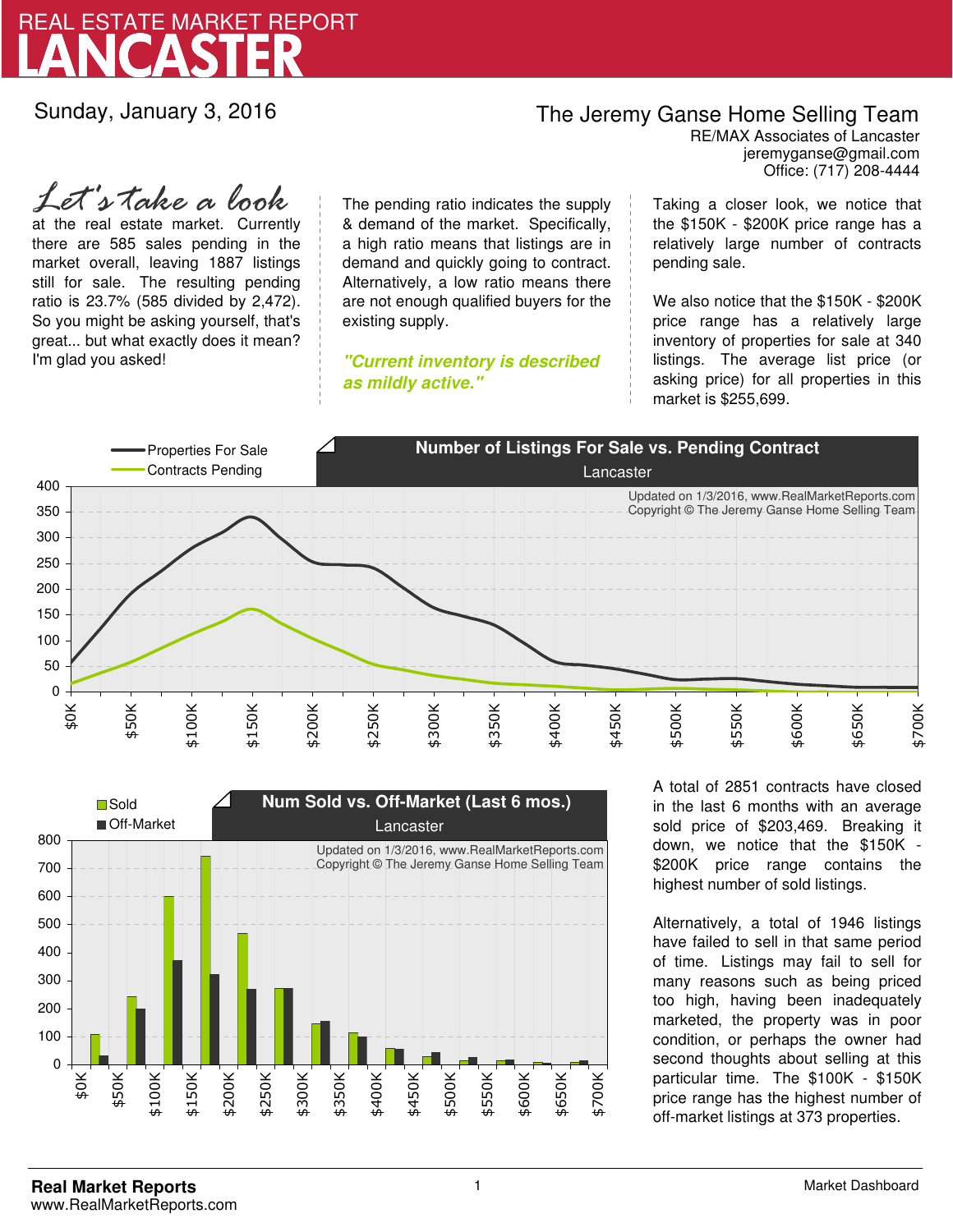# LANCASTER REAL ESTATE MARKET REPORT

### Sunday, January 3, 2016

## The Jeremy Ganse Home Selling Team

jeremyganse@gmail.com RE/MAX Associates of Lancaster Office: (717) 208-4444

Looking at the chart to the right, you might be wondering why average days on market (DOM) is important. This is a useful measurement because it can help us to determine whether we are in a buyer's market (indicated by high DOM), or a seller's market (indicated by low DOM). Active listings (properties for sale) have been on the market for an average of 157 days.

Analysis of sold properties for the last six months reveals an average sold price of \$203,469 and 53 days on market. Notice that properties in the \$600K - \$650K price range have sold quickest over the last six months.

The recent history of sales can be seen in the two charts below. The average sold price for the last 30 days was \$190,064 with an average DOM of 53 days.

Since the recent DOM is greater than the average DOM for the last 6 months, it is a negative indicator for demand. It is always important to realize that real estate markets can fluctuate due to many factors, including shifting interest rates, the economy, or seasonal changes.



### **"The average list-to-sales ratio for this area is 97.7%."**

Ratios are simple ways to express the difference between two values such as list price and sold price. In our case, we typically use the list-to-sale ratio to determine the percentage of the final list price that the buyer ultimately paid. It is a very common method to help buyers decide how much to offer on a property.

Analysis of the absorption rate indicates an inventory of 4.0 months based on the last 6 months of sales. This estimate is often used to determine how long it would take to sell off the current inventory of properties if all conditions remained the same. It is significant to mention that this estimate does not take into consideration any additional properties that will come onto the market in the future.



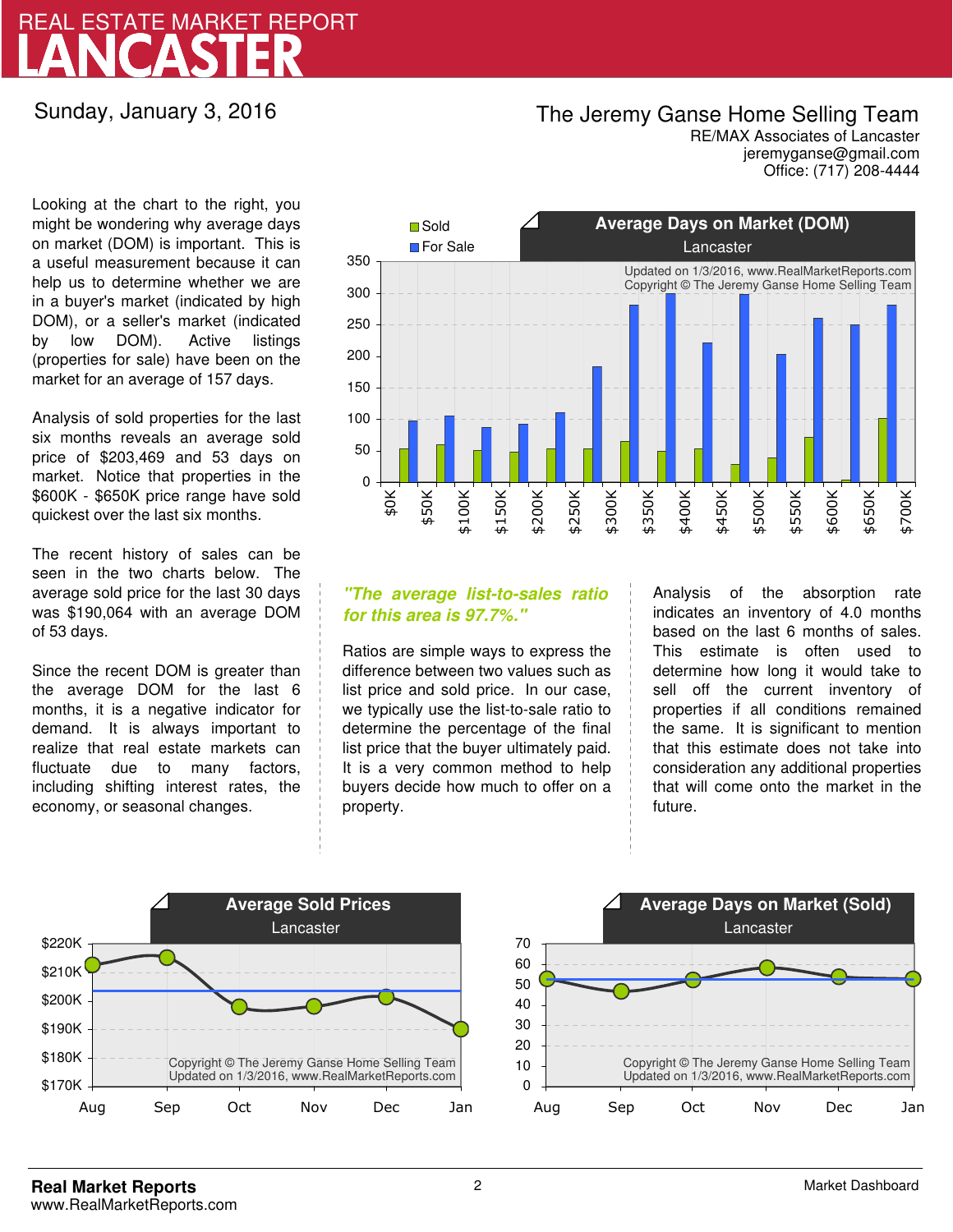# LANCASTER REAL ESTATE MARKET REPORT

Sunday, January 3, 2016

# The Jeremy Ganse Home Selling Team

jeremyganse@gmail.com RE/MAX Associates of Lancaster Office: (717) 208-4444

|                                    |                    | <b>Contracts Pending [2]</b> |                         |                   | Off-Market in the Last 6 Months [3] |         |              |                               |                | <b>Absorption Rate</b> |                   |                   |  |              |      |
|------------------------------------|--------------------|------------------------------|-------------------------|-------------------|-------------------------------------|---------|--------------|-------------------------------|----------------|------------------------|-------------------|-------------------|--|--------------|------|
|                                    |                    |                              | For Sale <sup>[1]</sup> |                   |                                     |         |              | Sold in the Last 6 Months [4] |                |                        |                   |                   |  |              |      |
|                                    | <b>Price Range</b> | Total                        | Avg                     | Avg               | Total                               | Pending | <b>Total</b> | <b>Total</b>                  | Avg            | Avg Orig               | Avg               | Avg               |  | List to      | Mos. |
| Min.                               | Max.               | <b>Num</b>                   | <b>DOM</b>              | <b>List Price</b> | <b>Num</b>                          | Ratio   | <b>Num</b>   | <b>Num</b>                    | <b>DOM</b>     | <b>List Price</b>      | <b>List Price</b> | <b>Sold Price</b> |  | <b>Sales</b> |      |
| \$0                                | \$49,999           | 56                           | 98                      | \$40,043          | 16                                  | 22.2%   | 34           | 108                           | 53             |                        | \$40,020          | \$35,116          |  | 87.7%        | 3.1  |
| \$50,000                           | \$99,999           | 191                          | 106                     | \$77,943          | 58                                  | 23.3%   | 200          | 243                           | 60             |                        | \$80,540          | \$75,390          |  | 93.6%        | 4.7  |
| \$100,000                          | \$149,999          | 279                          | 87                      | \$129,249         | 112                                 | 28.6%   | 373          | 600                           | 51             |                        | \$132,055         | \$128,951         |  | 97.6%        | 2.8  |
| \$150,000                          | \$199,999          | 340                          | 92                      | \$176,099         | 161                                 | 32.1%   | 323          | 743                           | 48             |                        | \$177,545         | \$174,551         |  | 98.3%        | 2.7  |
| \$200,000                          | \$249,999          | 253                          | 111                     | \$227,573         | 104                                 | 29.1%   | 271          | 469                           | 54             |                        | \$227,956         | \$223,459         |  | 98.0%        | 3.2  |
| \$250,000                          | \$299,999          | 241                          | 183                     | \$277,941         | 54                                  | 18.3%   | 272          | 273                           | 53             |                        | \$277,031         | \$272,027         |  | 98.2%        | 5.3  |
| \$300,000                          | \$349,999          | 164                          | 281                     | \$328,892         | 32                                  | 16.3%   | 157          | 146                           | 66             |                        | \$328,728         | \$323,060         |  | 98.3%        | 6.7  |
| \$350,000                          | \$399,999          | 130                          | 300                     | \$379,324         | 17                                  | 11.6%   | 101          | 115                           | 50             |                        | \$381,628         | \$372,105         |  | 97.5%        | 6.8  |
| \$400,000                          | \$449,999          | 59                           | 221                     | \$424,708         | 11                                  | 15.7%   | 57           | 60                            | 53             |                        | \$427,985         | \$420,991         |  | 98.4%        | 5.9  |
| \$450,000                          | \$499,999          | 45                           | 299                     | \$478,149         | 4                                   | 8.2%    | 43           | 29                            | 29             |                        | \$486,067         | \$473,830         |  | 97.5%        | 9.3  |
| \$500,000                          | \$549,999          | 24                           | 203                     | \$529,900         | $7\overline{ }$                     | 22.6%   | 28           | 14                            | 39             |                        | \$533,927         | \$522,635         |  | 97.9%        | 10.3 |
| \$550,000                          | \$599,999          | 26                           | 261                     | \$580,984         | 4                                   | 13.3%   | 17           | 15                            | 71             |                        | \$596,265         | \$570,596         |  | 95.7%        | 10.4 |
| \$600,000                          | \$649,999          | 15                           | 250                     | \$629,433         | 0                                   | 0.0%    | $\,6$        | 10                            | $\overline{5}$ |                        | \$638,184         | \$631,004         |  | 98.9%        | 9.0  |
| \$650,000                          | \$699,999          | 9                            | 282                     | \$681,743         | 0                                   | 0.0%    | 15           | 8                             | 101            |                        | \$699,250         | \$676,038         |  | 96.7%        | 6.8  |
| \$700,000                          | $+$                | 55                           | 222                     | \$939,199         | 5                                   | 8.3%    | 49           | 18                            | 72             |                        | \$885,471         | \$849,826         |  | 96.0%        | 18.3 |
| <b>Market Summary &gt;&gt;&gt;</b> |                    | 1,887                        | 157                     | \$255,699         | 585                                 | 23.7%   | 1,946        | 2,851                         | 53             |                        | \$208,198         | \$203,469         |  | 97.7%        | 4.0  |

Status = [1] A; [2] P; [3] E, L, W; [4] C

County = Lancaster

1

Property Type = Residential/Farm

Date Range = 07/05/2015 to 01/03/2016 Data believed to be accurate but not guaranteed.